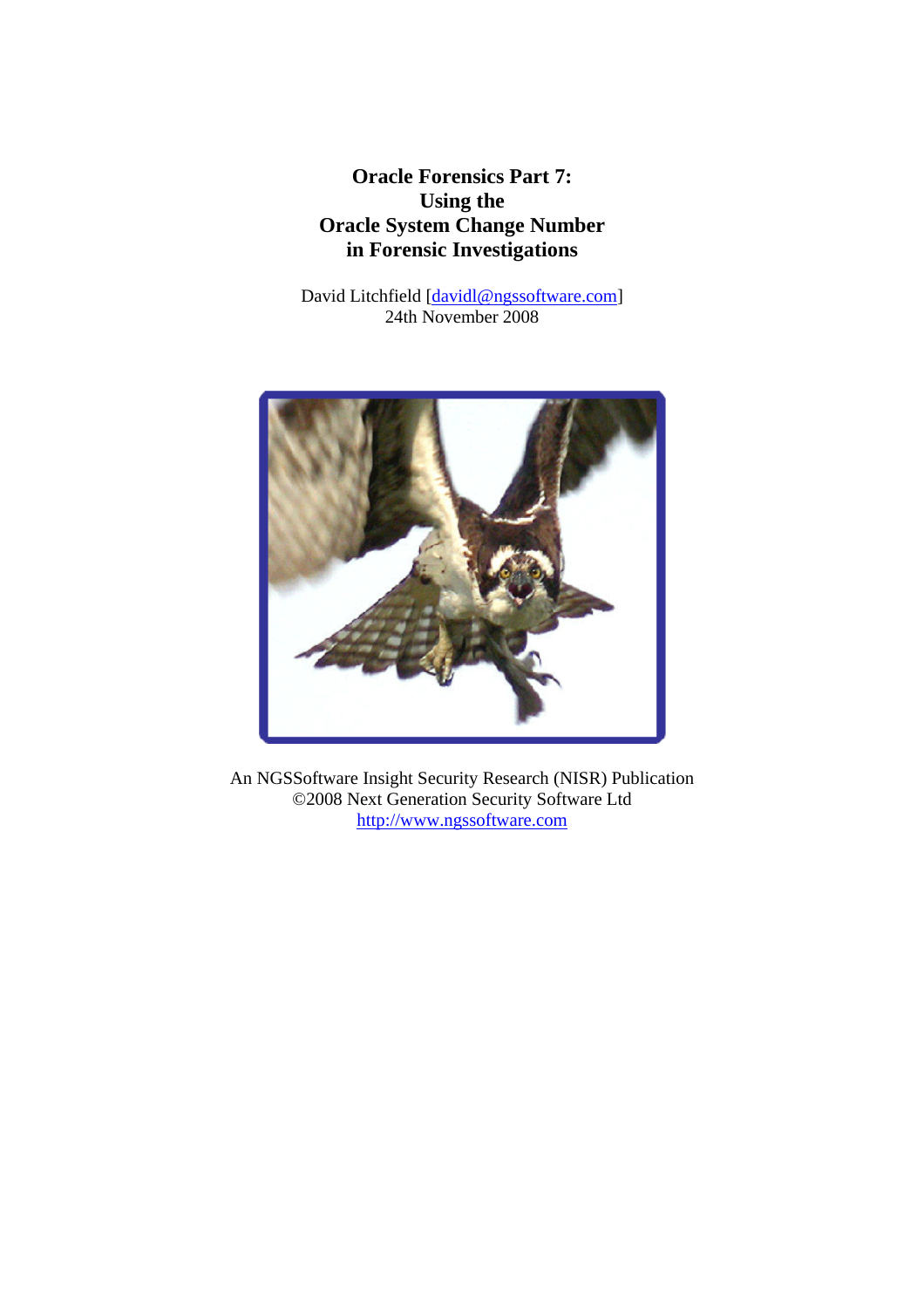## **Introduction**

This paper will examine the internals of the Oracle System Change Number (SCN) in 10g and demonstrate how it can be used in the forensic examination of a compromised database server. It will also demonstrate how to use orablock and oratime, part of cadfile [1], a forensic toolkit for database servers, to discover when an Oracle data block was changed.

## **The System Change Number**

The System Change Number or SCN is a number Oracle uses internally to keep track of changes made to the database server. With each change the SCN is incremented. The database's SMON background process keeps track of these SCNs and their timestamps in the SMON\_SCN\_TIME table. Approximately 5 days worth of SCNs are stored in this table and older entries are deleted. Though introduced in Oracle 9, under 10g this table has undergone significant changes. The table itself is created in the SMON\_SCN\_TO\_TIME cluster and a new column of type RAW has been added. The column, called TIM\_SCN\_MAP, has a maximum size of 1200 bytes and can track up to 100 SCN to time mappings. As the SMON process writes to the SMON\_SCN\_TIME table every five minutes this allows for a new SCN to time mapping to be recorded every 3 seconds. Each 12 byte mapping contains a 32bit timestamp and the 4 byte SCN. The purpose of the remaining 4 bytes has not yet been ascertained. The timestamp is calculated using an algorithm that records the time from midnight of the 1st January 1988. The full details of this algorithm are explained in "Oracle Forensics: Part 1". The SCN TO\_TIMESTAMP function analyzes this data in this raw column to return the timestamp for the given SCN.

The dump below shows four 12 byte mappings taken from the TIM\_SCN\_MAP column.

... ... 93 D9 04 28 5C 54 05 00 00 00 95 6B 96 D9 04 28 60 54 05 00 00 00 E6 04 99 D9 04 28 CD 54 05 00 00 00 E6 04 9E D9 04 28 66 55 05 00 00 00 9D 6B ... ...

If we look at the first mapping we can split out the timestamp and the SCN:

93 D9 04 28 5C 54 05 00 -> 0x2804D993, 0x0005545C

Respectively in decimal these are 671406483 and 349276. If we supply 349276 as the SCN to the SCN\_TO\_TIMESTAMP() function we get the following:

SQL> SELECT SCN\_TO\_TIMESTAMP(349276) FROM DUAL;

SCN\_TO\_TIMESTAMP(349276) ------------------------------- 21-NOV-08 09.48.03.000000000 PM

Thus we can see this SCN correlates to 9:48:03 PM on the 21st of November 2008. Now, if we supply the timestamp, 671406483, to oratime [2], we get the same date and time: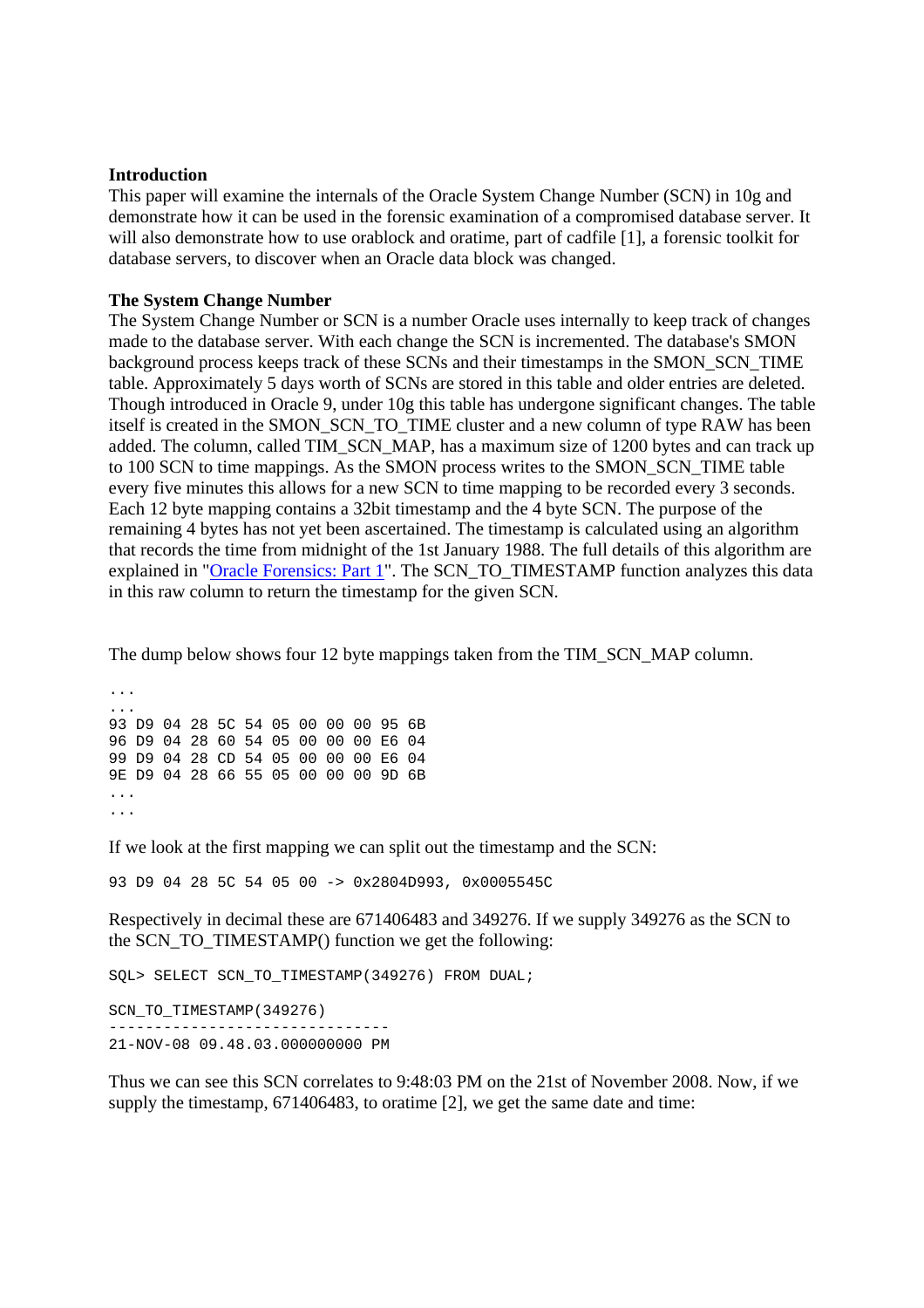```
C:\cadfile>oratime 671406483 
21/11/2008 21:48:03
```
In Oracle, data is stored in tables and, at the file level, these tables are split across data blocks. Amongst other things each data block contains a header, a row directory and the data itself which is stored in rows. The row directory contains a list of offsets pointing to each row of data. Located at bytes 9 to 12 of the data block header is a 4 byte SCN. The SCN is updated each time the data block is written to with the value of the SCN at the time of the last committed update, insert or delete to occur on data in that block. So if an INSERT is occurs at 17:00:00 hrs but is committed at 17:01:00 hrs then the timestamp and SCN will reflect the latter time, i.e. that of the commit.

During a forensic examination of a compromised Oracle database server the SCN and its timestamp can help tell the investigator whether a block of data has been changed. This is especially useful in those cases where there is an absence of other evidence such as the redo logs or audit trail. As with all forensic examinations it's critical not to change any evidence so any investigation should take place on a cold data file and not a live data file. Orablock [1] can be used for this purpose.

## **Using Orablock to determine when a data block was last changed.**

For the purposes of this example, let's assume that an investigator is concerned that some data in a data block may have been changed by an attacker and they want to know the time the data was last changed. The SCN for the block in question is 349280. Starting with only the object ID of the OBJ\$ table, typically 18, orablock can be used to determine when a block of data was last changed. Firstly, the investigator needs to retrieve the object ID of the SMON\_SCN\_TO\_TIME cluster, where the SMON\_SCN\_TIME table is located:

```
C:\cadfile>orablock 
Orablock v1.0 
(c) David Litchfield 
(david@davidlitchfield.com) 
-h (show help) 
-f data_file (required) 
-c column_template 
-z block_size (default 8192) 
-o object_id 
-b block_number 
-s seperator (default newline) 
-a action 
Actions are: 
A DIIMPALL
D SHOWDELETED 
O DUMPNOTVIAOFFSETS 
S SHOWDELETEDNOTVIAOFFSETS
```

```
C DUMPSCNS
```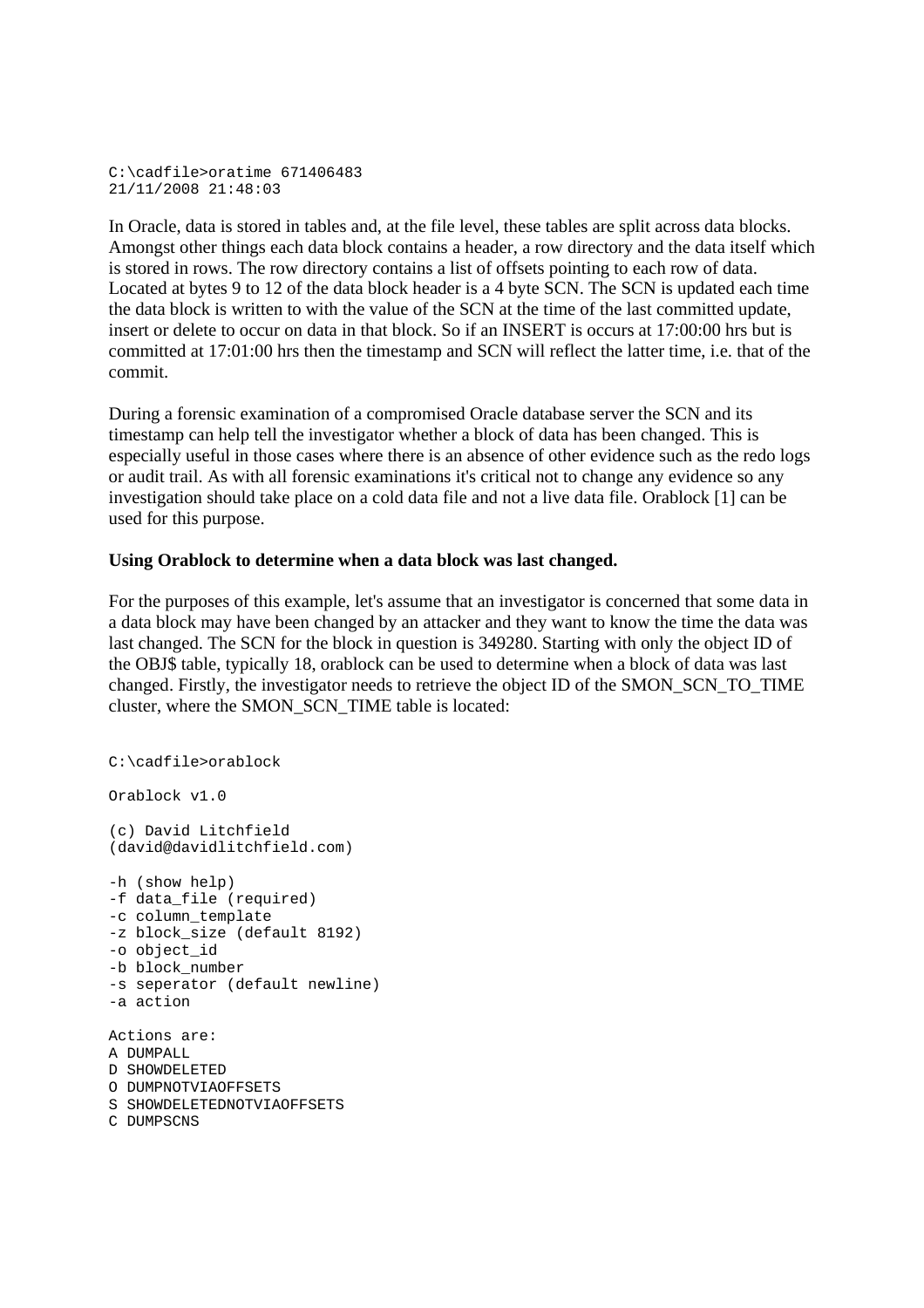C:\cadfile>orablock.exe -f system01.dbf -a A -o 18 -c objects.txt -s "," | findstr /C:"SMON\_SCN\_TO\_TIME" 563,SMON\_SCN\_TO\_TIME, 564,SMON\_SCN\_TO\_TIME\_IDX,

This command passes the name of the data file for the SYSTEM tablespace "system01.dbf" and dumps the object ID and object name of all objects from the OBJ\$ table (object ID 18). The column template file, "objects.txt" contains the following:

C:\cadfile>type objects.txt NUMBER NOPRINT NOPRINT VARCHAR2 NOPRINT NOPRINT NOPRINT NOPRINT NOPRINT NOPRINT NOPRINT NOPRINT NOPRINT NOPRINT NOPRINT NOPRINT NOPRINT NOPRINT

This tells orablock only to print the 1st and 4th columns as NUMBER and VARCHAR2 respectively. The output from running this command is piped to the findstr command to search for SMON\_SCN\_TO\_TIME. This result shows that the object ID for this cluster is 563.

Using this object ID the investigator can dump SCNs and timestamps.

```
C:\cadfile>orablock.exe -f system01.dbf -a A -o 563 -c scn.txt -v
```
Note the "-v" option used in this command line. This will return the block number and file offset, etc. The column template file used in this command, scn.txt, contains the following contents:

```
C:\cadfile>type scn.txt 
NOPRINT 
DATE 
NOPRINT 
NUMBER 
NOPRINT 
NOPRINT 
NOPRINT 
NOPRINT
```
This tells orablock to print the second and fourth columns as a date and a number. After running this command we get the following output, truncated for brevity.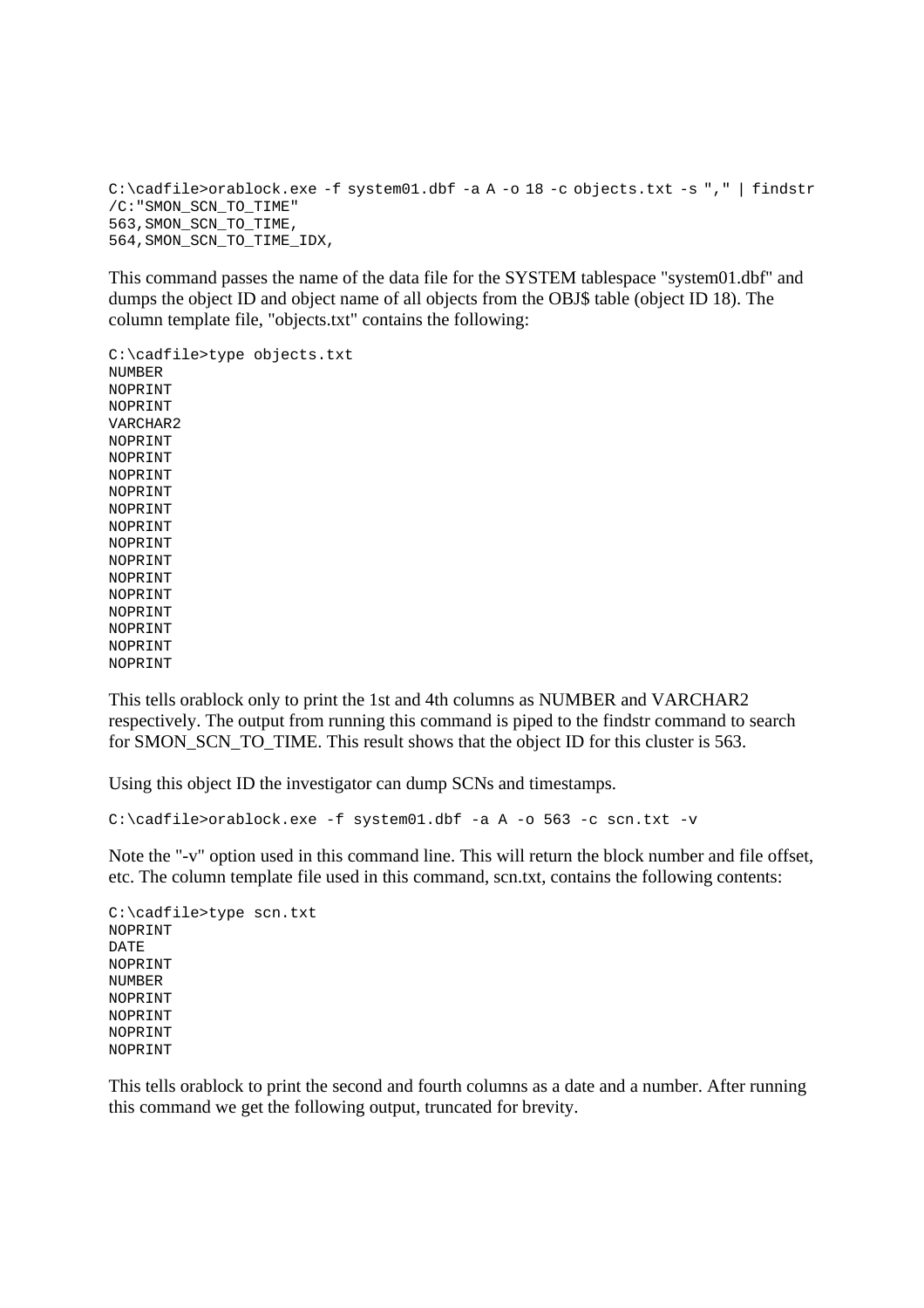```
... 
... 
    ---------------------------------------------------------- 
Block ID = 4443, Row Offset = 1055 [41F], File offset = 36398203, Row Header = 
[6C 00 08] 
2008/11/21 21:45:38 
348445 
---------------------------------------------------------- 
Block ID = 4444, Row Offset = 6896 [1AF0], File offset = 36412236, Row Header =
[6C 00 08] 
2008/11/21 21:45:44 
348605
---------------------------------------------------------- 
Block ID = 4444, Row Offset = 5825 [16C1], File offset = 36411165, Row Header =
[6C 00 08] 
2008/11/21 21:51:32 
350591 
... 
...
```
Searching for an earlier SCN closest to the SCN in question, 349280, the investigator finds it to be 348605, highlighted in bold above. This means that the SCN the investigator is looking for can be found in the TIM\_SCN\_MAP column of this row. The block ID where this can be found is 4444. The investigator obtains this so they don't have to search through the whole data file. Editing the scn.txt file, the investigator changes it so the TIM\_SCN\_MAP raw column is now printed:

```
C:\cadfile>type scn.txt 
NOPRINT 
DATE 
NOPRINT 
NUMBER 
NOPRINT 
RAW 
NOPRINT 
NOPRINT
```
Now the investigator runs the following command, with the -b option to specify the block ID.

 $C:\c{adile\ord{orable}.exe -f system01.dbf -a A -o 563 -c son.txt -b 4444}$ 

The output again has been truncated for clarity:

```
2008/11/21 21:45:44 
348605 
1140: 
0C D9 04 28 D1 51 05 00 00 00 3A 6C 
... 
... 
93 D9 04 28 5C 54 05 00 00 00 95 6B 
96 D9 04 28 60 54 05 00 00 00 E6 04 
99 D9 04 28 CD 54 05 00 00 00 E6 04 
9E D9 04 28 66 55 05 00 00 00 9D 6B 
...
```